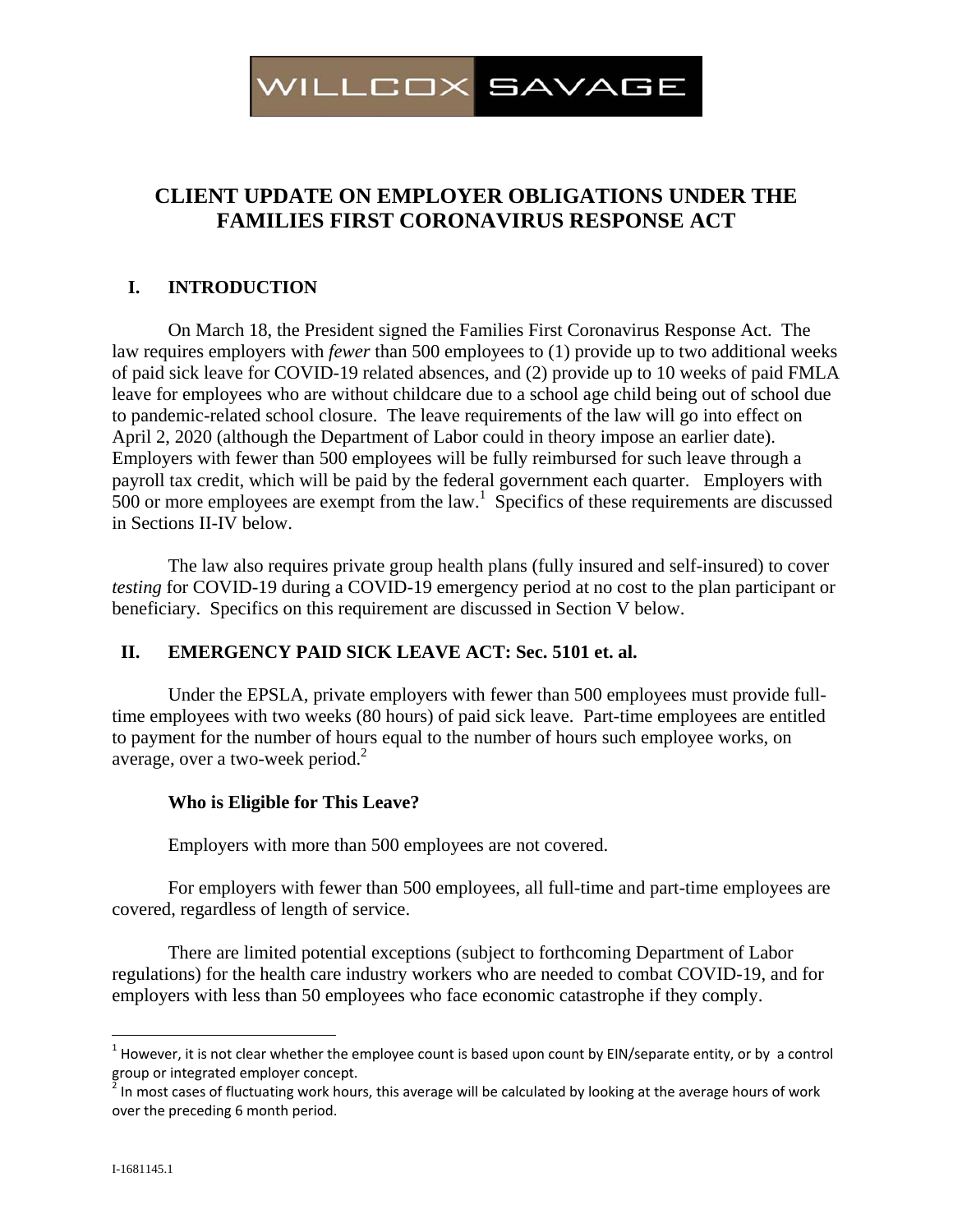## **What Type of Leave is Covered?**

Beginning April 2, an employee may use this leave if he or she is unable to work or telework because of one of the following:

- 1) The employee is subject to a Federal, State, or local quarantine or isolation order related to COVID-19.
- 2) The employee has been advised by a health care provider to self-quarantine due to concerns related to COVID-19.
- 3) The employee is experiencing symptoms of COVID-19 and is seeking a medical diagnosis.
- 4) The employee is caring for an individual subject to an order described above in paragraph  $(1)$  or  $(2)$ .
- 5) The employee is caring for a son or daughter of such employee if the school or place of care of the son or daughter has been closed, or the child care provider of such son or daughter is unavailable, due to COVID-19 precautions.
- 6) The employee is experiencing any other substantially similar conditions specified by the Secretary of Health and Human Services, in consultation with the Secretaries of Labor and Treasury.

## **How Much Must the Employee Be Paid During the Leave?**

Generally, the payment must be at the employee's regular rate of pay. However, if the employee is using this sick time for reasons enumerated in paragraphs 4, 5, and 6 above (i.e. to care for someone else), the payment will be 2/3 of the regular rate of pay. The bill also limits the amount of paid leave to \$511 per day and \$5,110 in the aggregate for uses described in paragraphs 1, 2, and 3. For uses described in paragraphs 4, 5, and 6, the paid leave is limited to \$200 per day and \$2,000 in the aggregate.

## **When Can Employee's Start Using Leave?**

Employees may begin using leave on April 2, 2020. In theory, the law leaves open the possibility that the Department of Labor could impose an earlier "effective" date.

## **How Does This Leave Interact with Current Leave Policies?**

Congress removed a provision in the original bill that would have prevented employers from changing their current policies and benefits in response to the Act. However an employer may not require an employee to use other paid leave provided by the employer before the employee uses the paid sick leave available under the Act. Further, the any unused sick leave under this act shall not carry over from one year to the next.

Employers need not allow carry over of this leave into the next calendar year, nor must employers pay out any unused leave.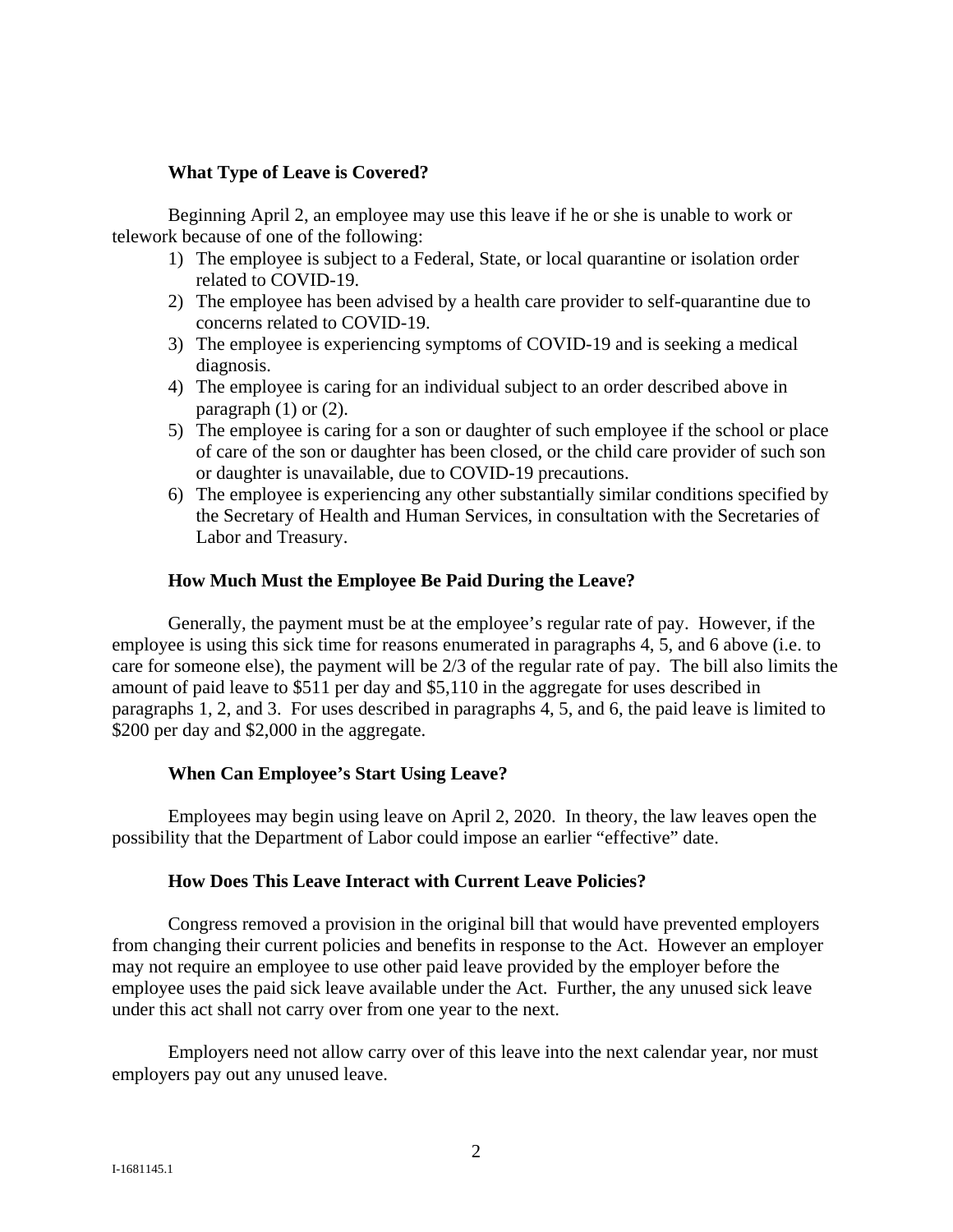#### **Are There Any Exceptions to the Right to Take Leave?**

The EPLSA allows the Department of Labor to issue regulations "for good cause" to (1) prohibit certain health care providers and emergency responders from taking public health emergency leave; and/or (2) exempt small businesses with fewer than 50 employees when the imposition of the new leave requirements would jeopardize the viability of the business as a going concern." However, to date, there have been no such regulations, and the DOL is not officially required to issue such regulations.

#### **Is Use of This Leave Job Protected?**

Notably, the EPLSA includes a retaliation provision. It states that an employer may not discharge, discipline, or in any other manner discriminate against an employee who: (1) takes leave in accordance with this Act; and (2) has filed any complaint or instituted or caused to be instituted any proceeding under or related to this Act, or has testified or is about to testify in any such proceeding.

While it would appear that nothing in this portion of the law would prohibit an employer from moving forward with a pre-planned reduction in force that in no way related to the use of leave, employers should consider seeking legal counsel before terminating any employee out on EPLSA leave.

## **Are There Any Notice Requirements?**

The EPLSA contains a notice provision. It requires that covered employers post and keep posted, in conspicuous places, a notice regarding emergency paid sick leave that the DOL will issue. The DOL is supposed to issue a proposed notice within 7 days.

## **III. EMERGENCY FAMILY AND MEDICAL LEAVE EXPANSION ACT:**

In addition to the two weeks of paid sick leave under the EPLSA, the new law also includes an emergency expansion of leave under the FMLA, the Emergency Family and Medical Leave Expansion Act ("EFMLA".) This allows employees up to 10 weeks of partially paid leave to care for a school age child who is home due to school closures, along with two additional weeks of unpaid leave. As with the EPLSA, the EFMLA provides for federal government reimbursement.

## **Which Employers are Subject to the EFMLA?**

All employers with fewer than 500 employees are covered.

## **Which Employees are Eligible?**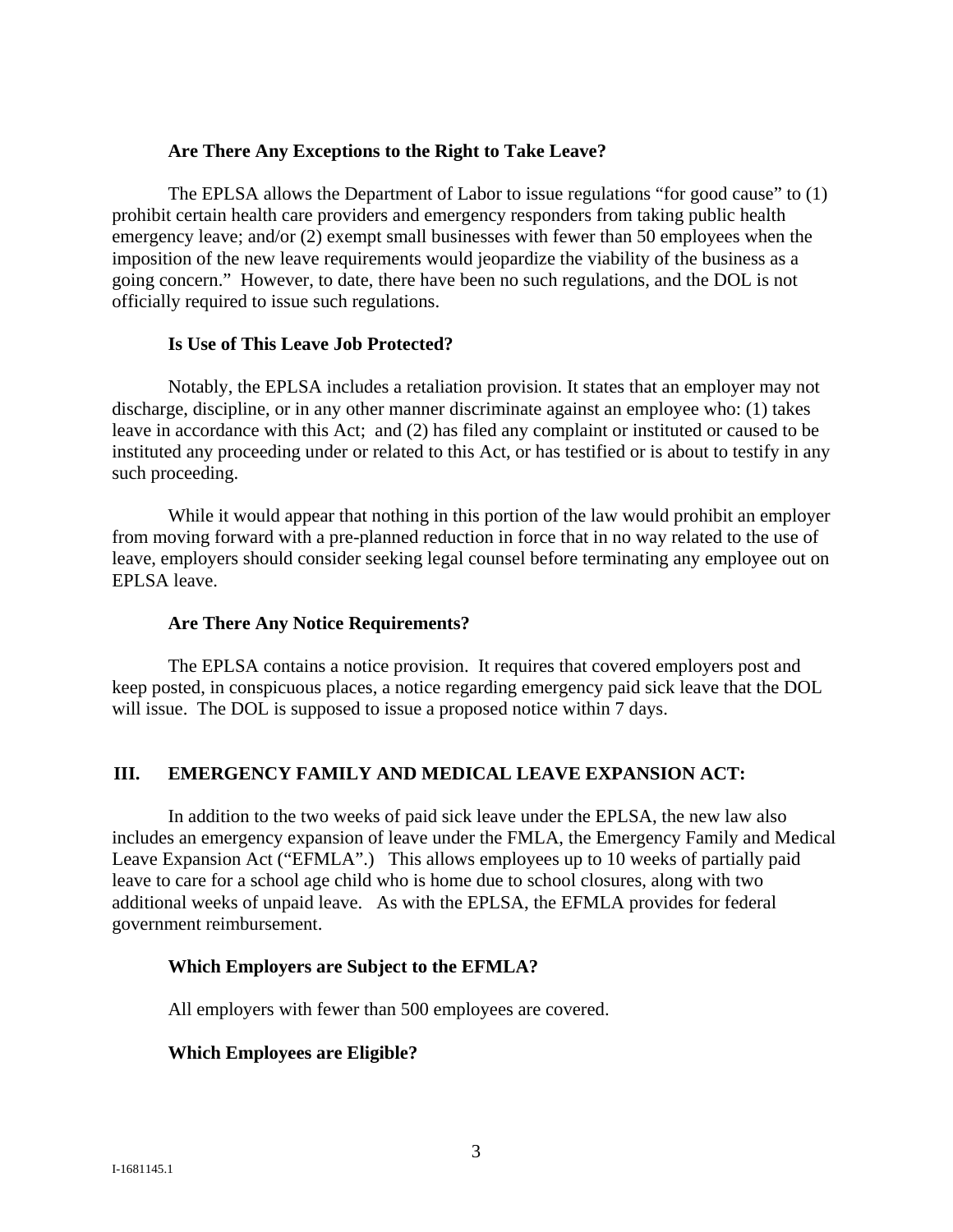The additional FMLA leave requirements apply to employees who have been employed for 30 calendar days. Note that this is much different than the normal 12 month requirement under the FMLA.

#### **What May EFMLA Leave Be Used For?**

The EFMLA provides up to 12 weeks of job protected leave for a "qualifying need related to a public health emergency." A "qualifying need related to a public health emergency" occurs when the "employee is unable to work (or telework) due to a need for leave to care for the son or daughter under 18 years of age of such employee if the school or place of care has been closed, or if the child care provider of such son or daughter is unavailable due to a public health emergency." A "public health emergency" is defined as an emergency with respect to COVID-19 declared by a Federal, State, or local authority. In other words, this leave only applies to an employee who needs leave to care for a child who is home without child care due to the Coronavirus. It would not apply to leave caused by an employee's own illness or quarantine.

#### **How Much Leave is Available?**

Beginning April 2, 2020 (or such earlier date imposed by the DOL), eligible employees will have up to 12 weeks of leave under the EFMLA.

#### **How Much Must the Employee Be Paid?**

The first 10 days of EFMLA leave may be unpaid. However, an employee may elect to substitute any accrued vacation leave, personal leave, or medical or sick leave (likely including leave under the EPSLA) for this unpaid period.

An employer may not require an employee to substitute any accrued vacation, personal, medical or sick leave for sick leave under the EFMLA. Employees who still have leave remaining can choose to bank their paid leave until after EFMLA leave expires.

After the initial 10 days, if the employee is still eligible for leave, covered employers must provide the employee with paid leave for the duration of the qualifying leave. The pay may not be less than 2/3 of an employee's "regular rate" of pay (under the FLSA) for the number of hours the employee would otherwise be normally scheduled to work.<sup>3</sup>

*However, in no event shall the paid leave exceed \$200 per day and \$10,000 in aggregate.* Thus, during the final 10 weeks of EFMLA leave, the employee will only receive 2/3 of their normal pay, subject to a daily cap of \$200.

 $\overline{a}$ 

 $3$  This calculation changes slightly for employees with varying schedule hours. This calculation would consist of the average number of hours that the employee was scheduled per day over a 6 month period ending on the date on which the employee takes the leave, including hours for which the employee took leave of any type. If the employee did not work over such period, the reasonable expectation of time the employee at the time of hiring of the average number of hours per day that the employee would normally be scheduled to work.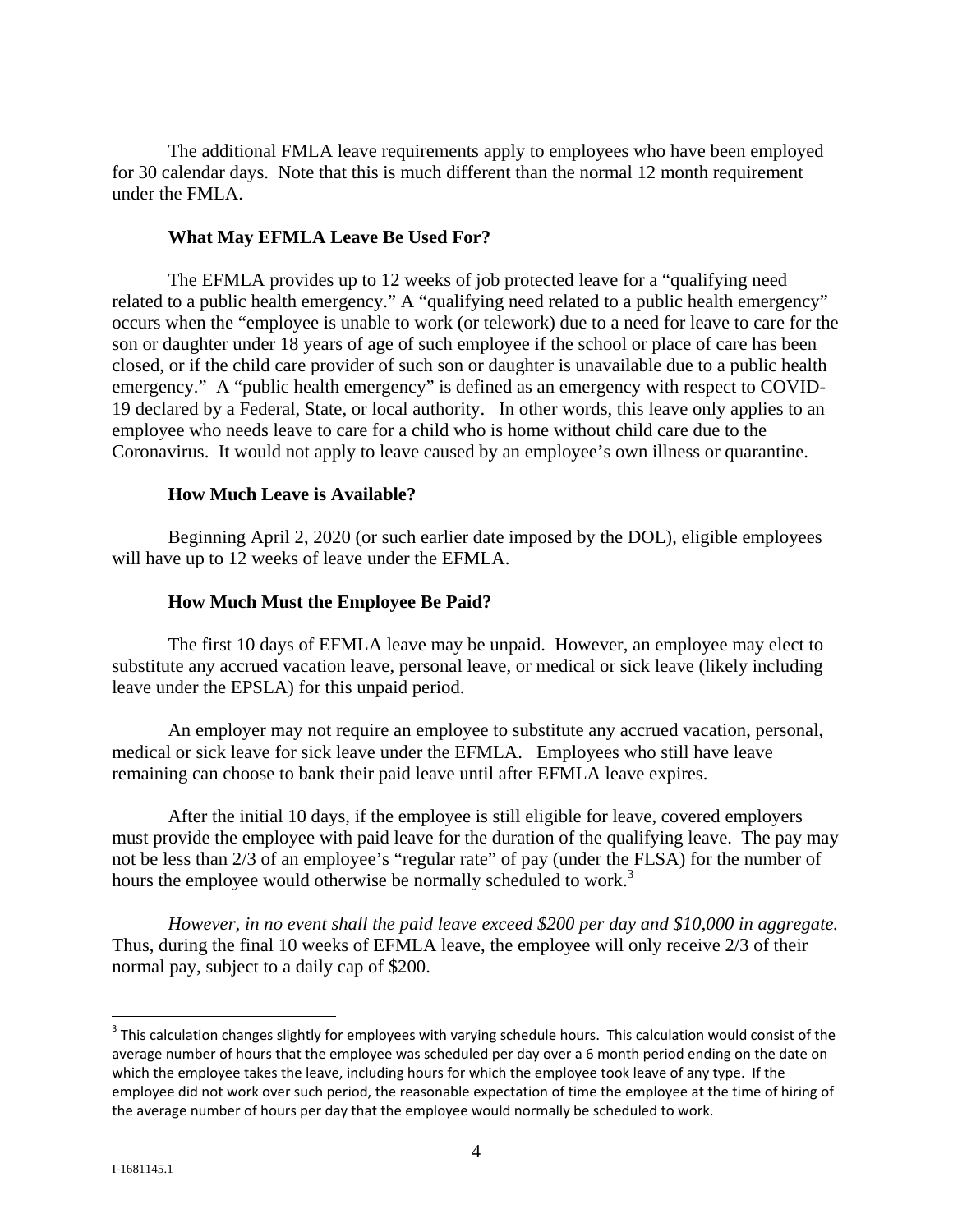## **Does the EFMLA Provide Job Protection?**

Like the FMLA, the EFMLA requires job restoration to the employee's previous position or an equivalent position upon return from leave. We suggest you seek counsel before any layoffs affecting employees on such leave.

There is a limited exception to job restoration for small employers with fewer than 25 employees. Such employers with less than 25 employees do not need to restore employees if:

- 1) The employee takes leave under Section  $102(a)(1)(F)$ (because of a qualifying need related to a public health emergency).
- 2) The position held by the employee when the leave commenced does not exist due to economic conditions or other changes in the operating conditions of the employer
	- a. that affect employment; and
	- b. are caused by a public health emergency during the period of leave;
- 3) The employer makes "reasonable efforts" to restore the employee to an equivalent position the employee had when the leave commenced, with the equivalent employment benefits, pay, and other terms and conditions of employment;
- 4) If the employer's reasonable efforts fail, the employer makes reasonable efforts to contact the employee if an equivalent position becomes available during the one year period beginning on the earlier of:
	- a. The date on which the qualifying need related to a public health emergency concludes; or
	- b. The date that is 12 weeks after the date on which the employee's leave under  $102(a)(1)((F)$  commenced.

# **Are There Any Exceptions To Leave Requirements?**

The Department of Labor may issue regulations "for good cause" to (1) prohibit certain health care providers and emergency responders from taking public health emergency leave; and/or (2) exempt small businesses with fewer than 50 employees when the imposition of the new leave requirements would jeopardize the viability of the business as a going concern." However, to date, there do not appear to be any such regulations.

# **IV. TAX CREDITS FOR EMERGENCY PAID SICK LEAVE AND FMLA.**

Employers that provide emergency sick leave and paid FMLA under the Act are entitled to the tax credits enumerated below. Please note that larger employers with more than 500 employees who choose to voluntarily comply will not be reimbursed.

1) A refundable tax credit for employers of 100% of qualified paid sick leave wages required to be paid by the EPSLA that are paid by an employer for each calendar quarter. The credit will only take into account qualified sick leave wages allowed by EPSLA. This includes the limitation on the number of days and amount of wages that may be taken into account (\$200 or \$511 per day not to exceed 10 days or the aggregate number of days taken into account for all preceding calendar quarters).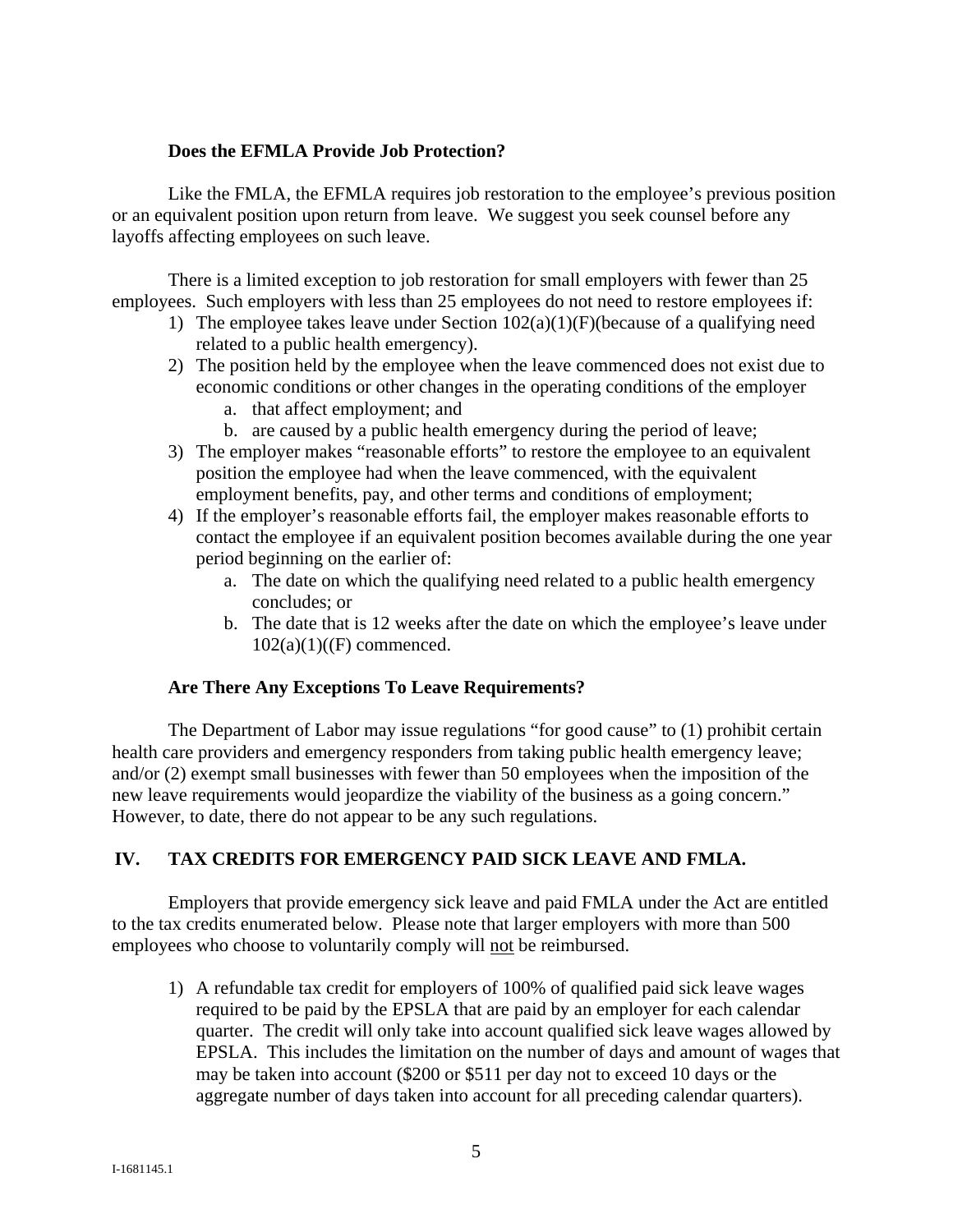This credit may be allowed against the tax imposed by  $\S 3111(a)$  of the Internal Revenue Code (employer's share of Social Security Taxes) or § 3221(a); and

2) A refundable tax credit for employers of 100% of qualified family leave wages paid which are required to be paid by the Emergency Family and Medical Leave Expansion Act for each calendar quarter. The credit will only take into account wages that do not exceed for any day (or portion thereof) for which the individual is paid qualified family leave, \$200, and in the aggregate with respect to all calendar quarters,  $$10,000$ . This credit may be allowed against the tax imposed by  $§ 3111(a)$ of the Internal Revenue Code (employer's share of Social Security Taxes) or § 3221(a).

The credits may not exceed the tax imposed by Section 3111(a) and 3221(a) of the Internal Revenue Code for such calendar quarter (reduced by any credits allowed under subsection (e) and (f) of Section 3111 of such Code for such quarter) or the wages paid with respect to the employment of all employees of the employer.

 Lastly, the amount of the credit allowed under subsection (a) shall be increased by so much of the employer's qualified health plan expenses as are properly allocable to the qualified sick leave wages for which such credit is so allowed.

#### **V. MANDATED COVID-19 TESTING FOR EMPLOYER GROUP HEALTH PLANS**

The Act requires all private group health plans (fully insured and self-insured) to cover *testing* for COVID-19 during a COVID-19 emergency period at no cost to the plan participant or beneficiary. Beginning immediately, the Act requires plans to cover FDA-approved, in vitro diagnostic products to detect the virus that causes COVID-19 without imposing deductibles, copayments, co-insurance, prior authorization or any other cost-sharing or medical management requirements. Testing includes the cost of a provider (in-person or telehealth), urgent care center and emergency room visits in order to receive testing. The Act does not mandate no-cost coverage for the *treatment* of COVID-19.

Note also that in Notice 2020-15, released last week, IRS cleared the way for high deductible health plans to waive deductibles and cost sharing for *testing* and *treatment* of COVID-19, without risking the plans' high deductible status. This change should be automatic for fully insured plans if their insurers have incorporated this coverage into their insurance products. But employers sponsoring self-insured plans must choose whether to adopt the change. Any employer who does so must formally amend its group health plan and provide written notice to participants. Employers should also coordinate the coverage change with their third party administrators and provide notice to and obtain approval from the plan's stop loss carrier, if any, for such change. Without its advance approval, a stop loss carrier may deny coverage of stop loss claims arising from COVID-19 testing and treatment.